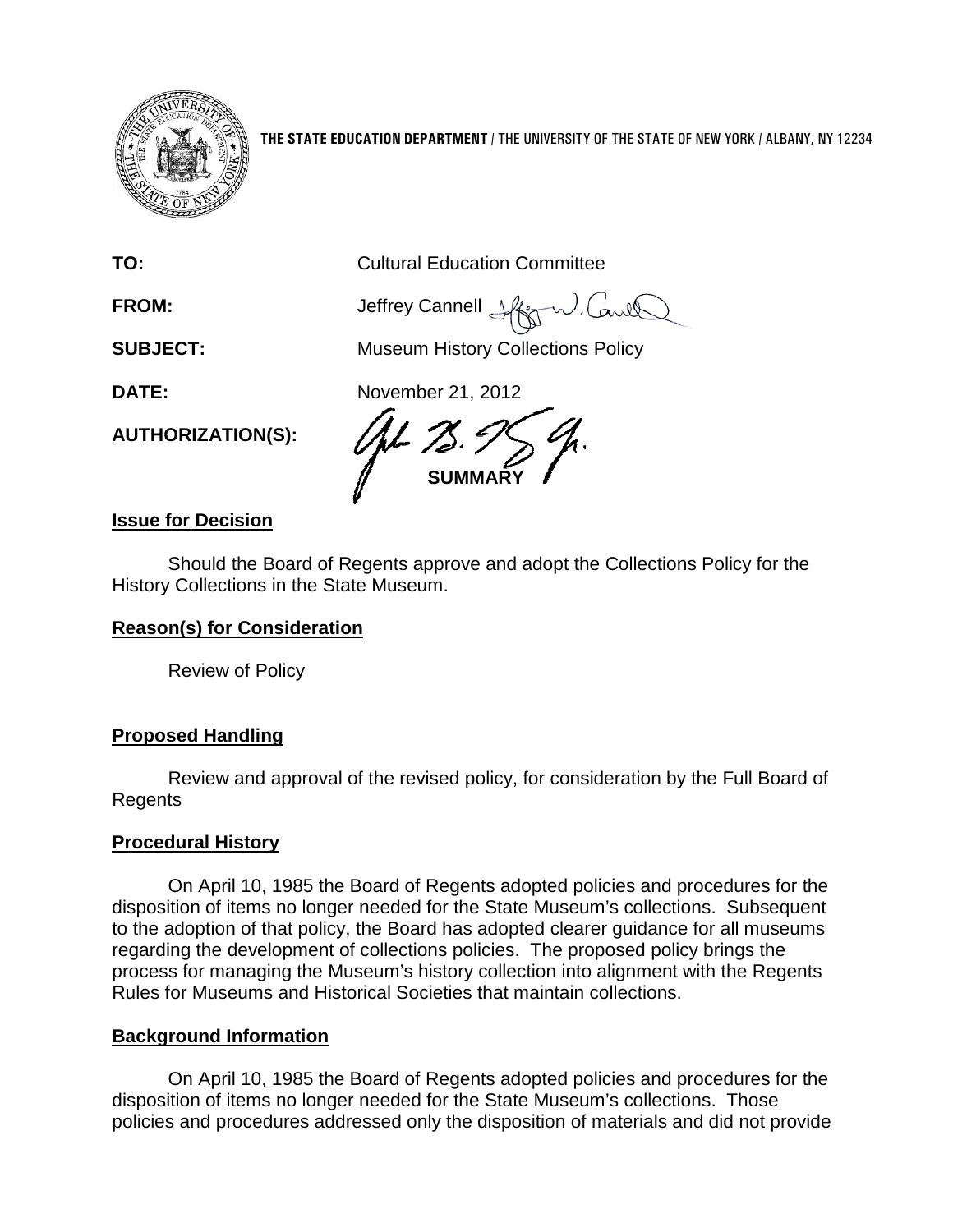policy level guidance on acquisition and administration of collections. Regents Rules, section 3.27 require Museums and Historical Societies with collections to develop and maintain a collections policy that addresses the following:

- The criteria and processes used for determining what items are added to the collections;
- The criteria and processes used for borrowing items owned by other institutions and individuals, and for lending items from the collections;
- A statement of intent to ensure the adequate care and preservation of collections;
- A statement indicating intent to allow reasonable access to the collections by persons with legitimate reasons to access them;
- The criteria and process used for determining what items are to be removed from the collections.

The attached policy will replace the April 10, 1985 policy with a more comprehensive policy statement that addresses all of the criteria specified in Regents Rules.

# **Recommendation**

Approval of the attached Collections Policy for History Collections

# **Timetable for Implementation**

Immediately.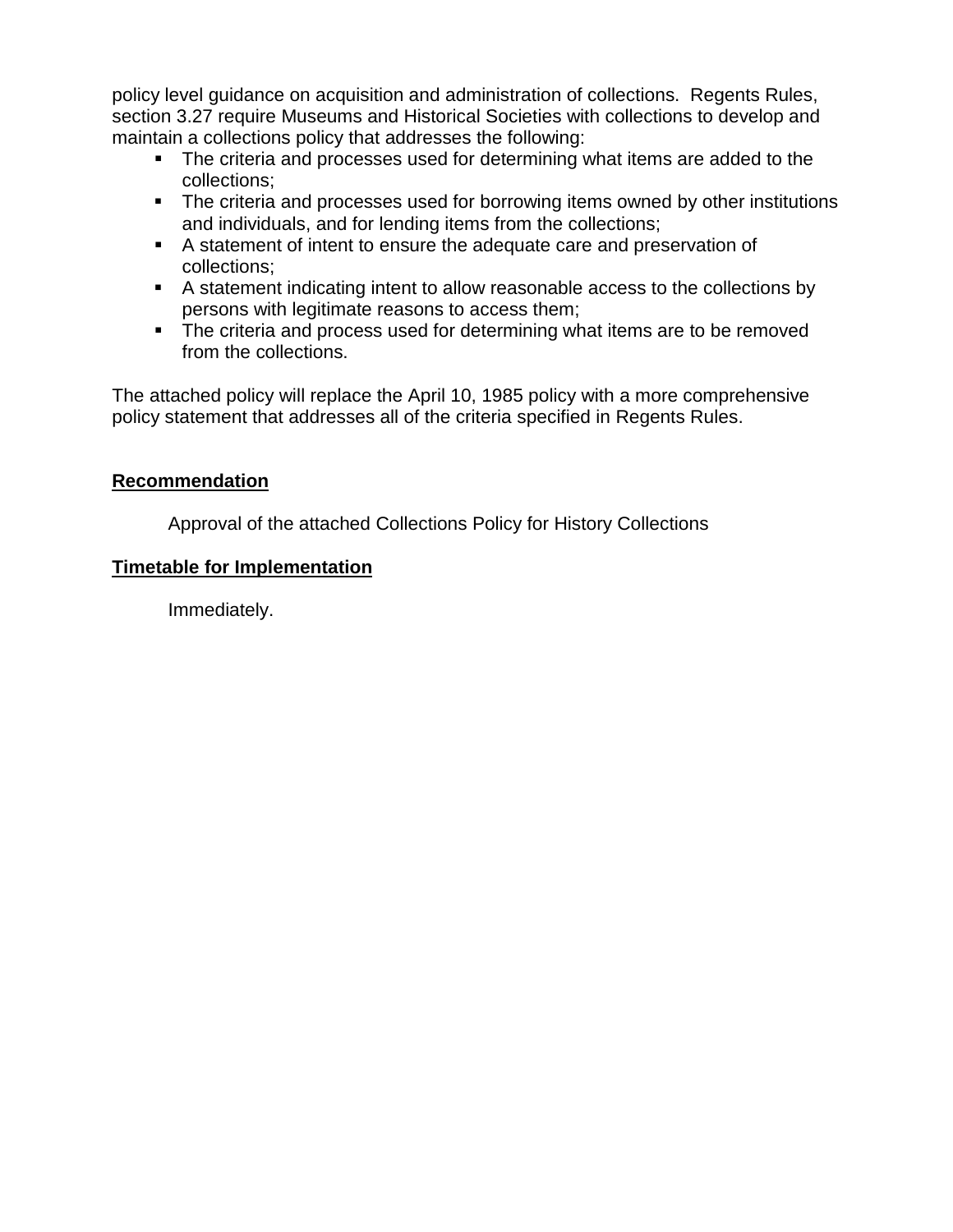# **NEW YORK STATE MUSEUM HISTORY COLLECTION POLICY**

### **New York State Museum Mission Statement**

The New York State Museum serves the lifelong educational needs of New Yorkers and visitors through its collections, exhibitions, scholarship, programs, media and publications in science, history, anthropology, and art. The Museum explores and expresses New York State's significant natural and cultural diversity, past and present.

## **Introduction**

The State Museum's history collection and scholarship is centered on New York State and is distinguished by its focus on human life in New York from the time of European settlement through the present. The collection is relevant, and it reflects New York State's wide significance within a national perspective. The collection documents, for the purpose of study and exhibition, New York's important history and cultural diversity, past and present.

# **Description of the Current History Collection**

The History collection numbers over 4 million objects. Significant collections include:

- New York State Agricultural Collection
- One of the Nation's most important collections of Shaker Industry and Decorative Arts
- Decorative Arts; with the emphasis on New York State designed and manufactured furniture, stoneware
- Military history
- New York canal history
- Transportation history
- Fine Arts and Photography
- Architecture
- History of New York industry and technology
- The nation's largest repository of artifacts from the September 11, 2001 attacks
- New York State Government agencies: Corrections, Mental Health & **Disabilities**
- Small and growing collection of political history
- Collections to document the history of New York's diverse populations

# **ACCESSIONS**

## **General Considerations for determining what items are added to the Museum's History Collection.**

Collecting decisions are driven by the Mission of the Museum. The quality of the History collection is shaped and focused by thoughtful additions. Objects are added to the collection through gifts, bequests, purchases, transfers from other state agencies, and exchanges. Only materials that support the collection goals and mission of the Museum will be acquired. Accessioning is the formal process used to accept and record an item as a collection object.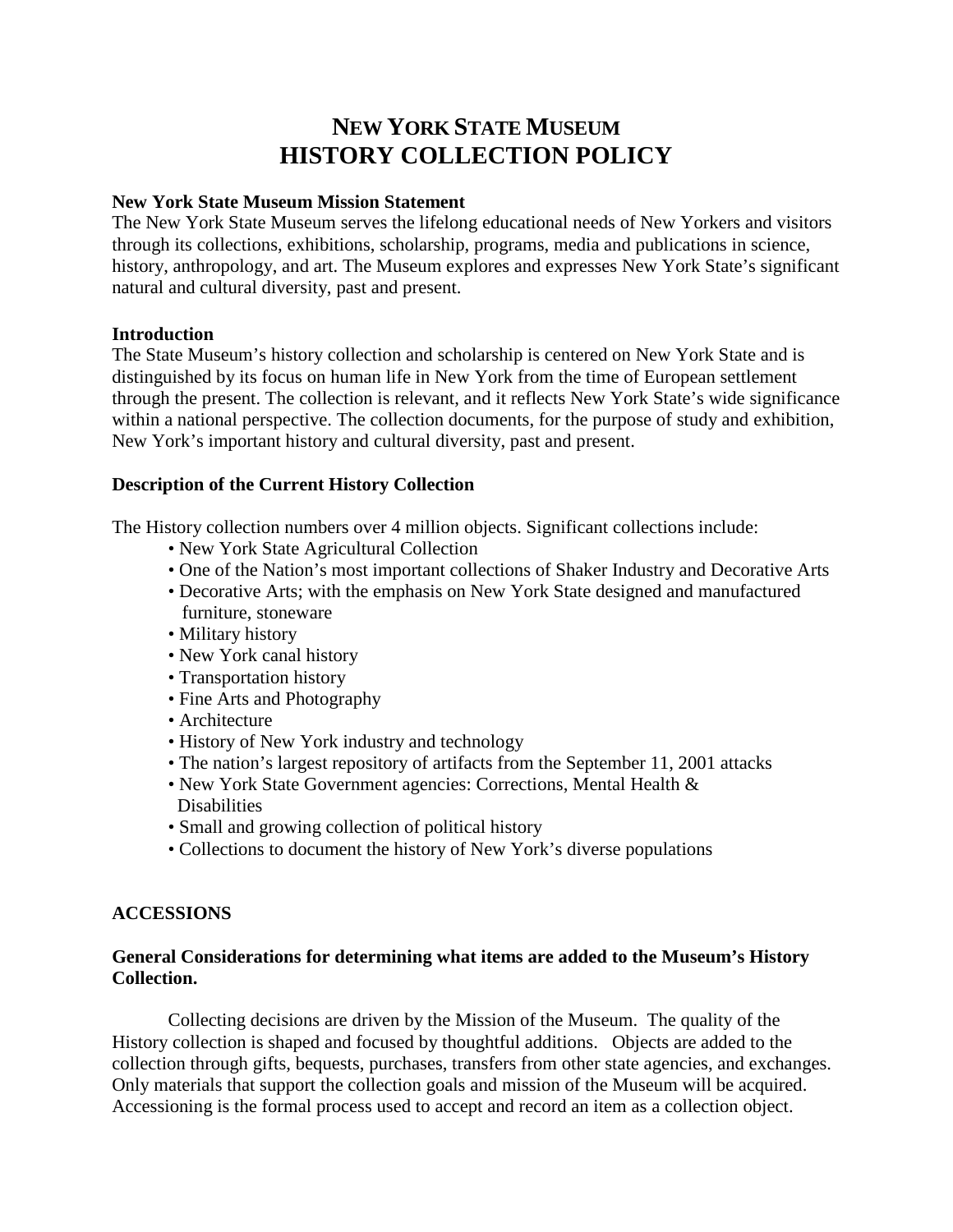Limitations in physical space, staffing capabilities, and financial resources make it clear that the Museum cannot engage in indiscriminate acquisitions or build an encyclopedic collection that documents or addresses every aspect of New York State history. Because accessioning decisions need to be *intentional* rather than *reactive*, the Museum will collect based on strategic collecting initiatives based on the strengths of its current collections (e.g., Shakers, stoneware) and selected thematic topics (9/11, agricultural history). In general, the costs of collecting (including staff time and storage needs) will be balanced against consideration of an object's significance and potential uses.

The Museum will at the same time provide statewide leadership among cultural institutions to build educational capacity within the state (and nation) by developing complementary collecting priorities.

Collecting priorities will avoid duplication of similar objects within the Museum's collection. The Museum will coordinate collecting activities with the State Library and State Archives (e.g., sheet music, playbills).

### **Criteria for Accepting Acquisitions**

The following criteria shall be considered in evaluating potential acquisitions:

- 1. Legal ownership There should be no question of a donor's or vendor's ownership of an item or collection or that person's right to donate or sell it. The donor/transferor must have clear legal title or the right to convey clear legal title to the object or collection and all associated materials offered.
- 2. Historical Significance Additions to the State Museum collection must hold—or contribute to the public understanding of—statewide or national historical significance. Items of only local significance should be referred to local institutions.
- 3. Compatibility Objects proposed for acquisition should be compatible with the existing collection and collecting initiatives. Objects that duplicate or closely resemble artifacts in the collection should be avoided. If a proposed object or collection possesses *extraordinary* historical significance or educational potential, it may be exempted from this rule. Duplicative objects of superior quality may be accepted, provided that inferior objects are deaccessioned (see Criteria for Deaccessioning).
- 4. Documentation The provenance of the object or collection must be adequately documented. An important part of the acquisition process is the collection of all information available about the history, associations, significance, and uses of the artifact. If adequate accompanying historical documentation is not available for the object or collection, there must be some *extraordinary* reason, such as "excellent exhibit item," "few in existence," etc., to justify addition the History collection.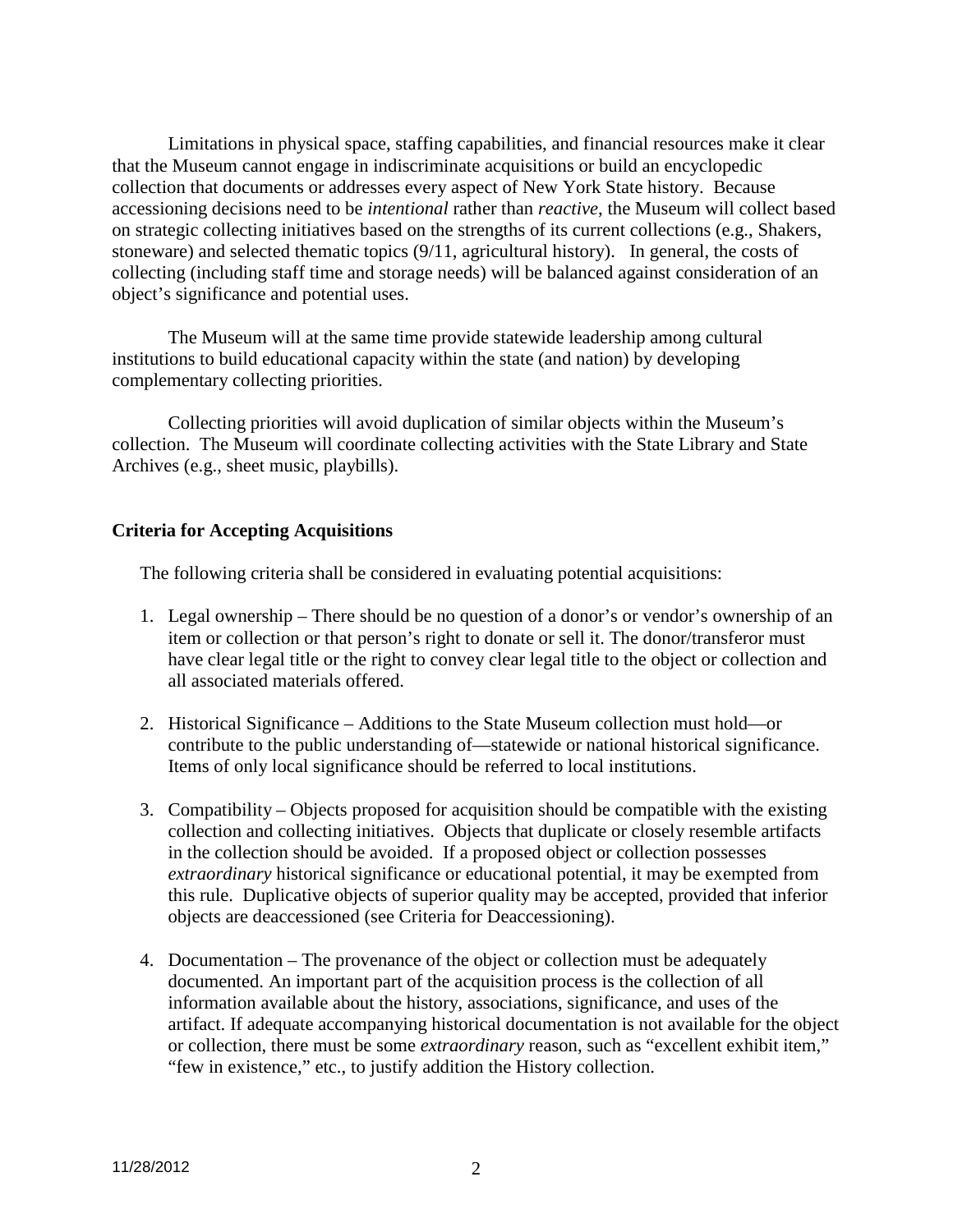- 5. Physical integrity The current physical condition of the object or collection must permit appropriate and immediate use. Items collected should be complete or nearly complete and in stable physical condition and pose no threat to human or collection safety. Deteriorated and unstable items should be avoided unless the informational value of the material justifies its acceptance. Items such as those composed of vinyl and certain plastics, plywood, and cellulose nitrate film need to be carefully evaluated before accessioning. If artifacts require significant conservation or additional preparation, consideration must be given to the immediate and long-term costs of the care before completion of the acquisition.
	- a. Sufficient physical, personnel, and monetary resources *must* be available to care for any object or collection proposed for accession into the History collection.
	- b. Consideration must also be given to the ongoing resources needed to preserve the object or collection. Resources include personnel, funding for processing, maintenance, and conservation needs, storage/exhibit space, storage equipment, and more. The Museum will not acquire objects for which it does not have the resources or facilities to provide proper care.
- 6. Restrictions Acquisitions which have undo donor restrictions or conditions will not be accepted into the collection. History staff will not guarantee a donor that the Museum will retain objects or collections, exhibit materials permanently, or keep them together in storage as a single group. However, situations may arise in which conditions placed on objects would not interfere with the mission and goals of the Museum. An example of such an instance might be one in which a Federal museum or agency is legally prohibited from transferring a title.
	- a. Objects offered with contingencies must be approved according to standard procedures. In addition, a written agreement should be prepared describing the restrictions placed on the transfer of objects as well as the responsibilities of both the transferor and Museum. The agreement should be signed by both the NYSM director and the transferor.
- 7. If objects or collections are offered for sale to the History department, the staff must consider the gift, bequest, or transfer of comparable items.

### **Appraisals for acquisitions**

The Museum does not conduct appraisals of objects to determine their monetary value.

### **Approval of acquisitions**

All acquisitions must be approved by the Director of the Museum.

#### **Commencement of ownership**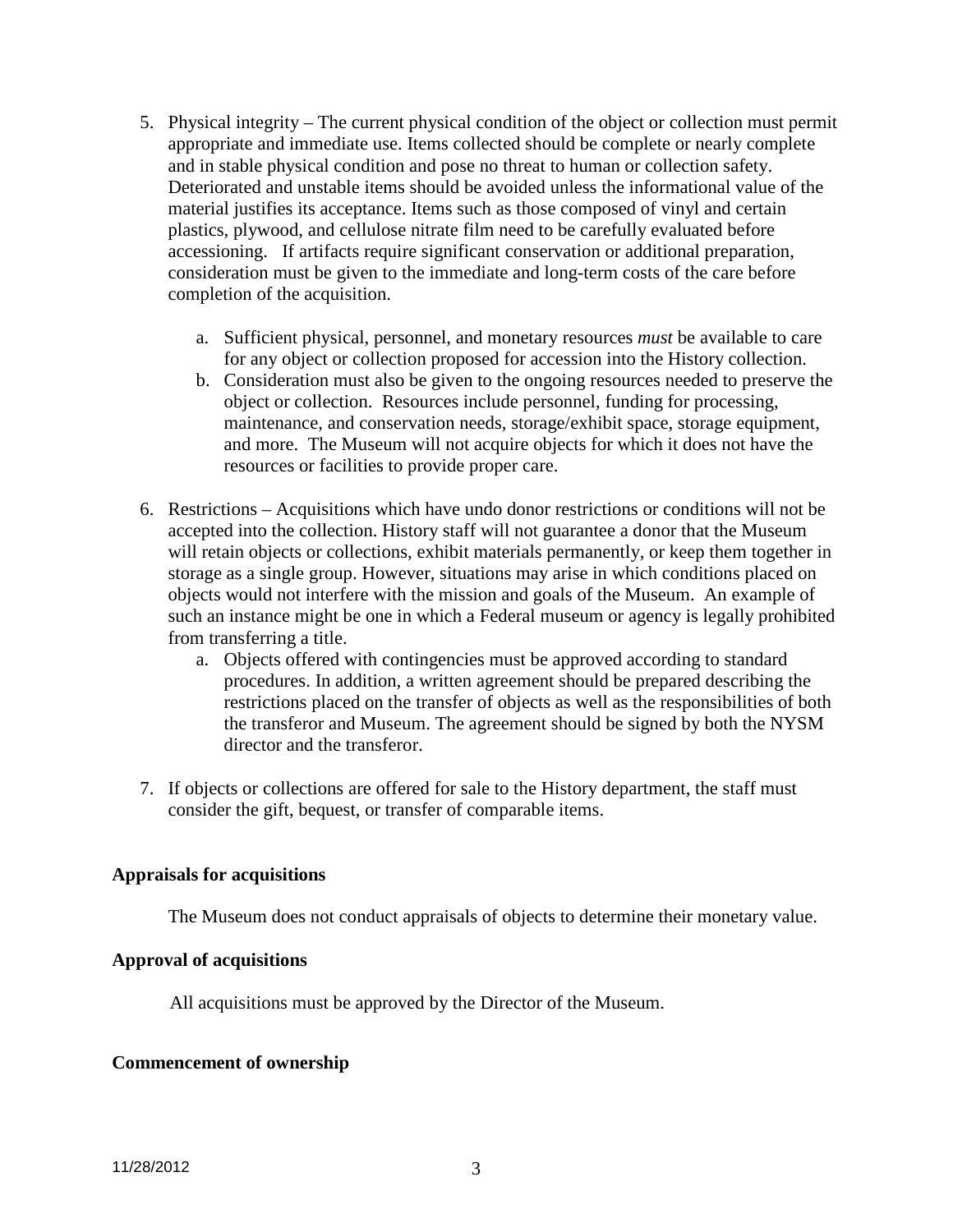Objects officially become part of the collections of the Museum when all of the following criteria are met:

- The object physically enters the Museum;
- When a deed of gift/purchase invoice or official transfer has been completed and signed by both the donor and the Director of the State Museum;
- When the object is formally accessioned into the collections and such accession is approved by the Director of the Museum.

# **ACCESS TO COLLECTIONS**

The Museum encourages use of the History collection by appropriate researchers. Access to the collection is limited to normal Museum business hours and by exhibition and other research considerations, the availability of work areas, and the ability of Museum staff to provide security and protection of the objects. Access to the collections has the following restrictions:

- 1. Individual researchers must have a legitimate reason for using the collection (e.g., artistic reference, scholarly research, etc.).
- 2. Researchers are typically not allowed in collection storage areas.
- 3. NYSM staff is not obligated to assist inquiries which are for commercial gain. Conditions may be imposed on requests which involve royalties, reproduction rights, copyrights, or excessive costs for reproduction.
- 4. Researchers must normally request appointments in advance of their visits.
- 5. The Director of the Museum will develop procedures and guidelines governing the methods of access by anyone to the collections. These guidelines will apply equally to staff, volunteers and researchers.

### **Loans:**

The State Museum will actively loan materials to other institutions in order to make materials more accessible to the public and to other researchers.

Loans to institutions will be made in a manner that complies with 8 NYCRR 181.1.

*Historical objects and collections, paintings and other art forms may be loaned to educational institutions, historical societies, museums, libraries or other responsible organizations for study or exhibition, upon terms and conditions to be set forth in an agreement between the Department acting through the State Historian and the organization or individual requesting the loan.*

# **Outgoing:**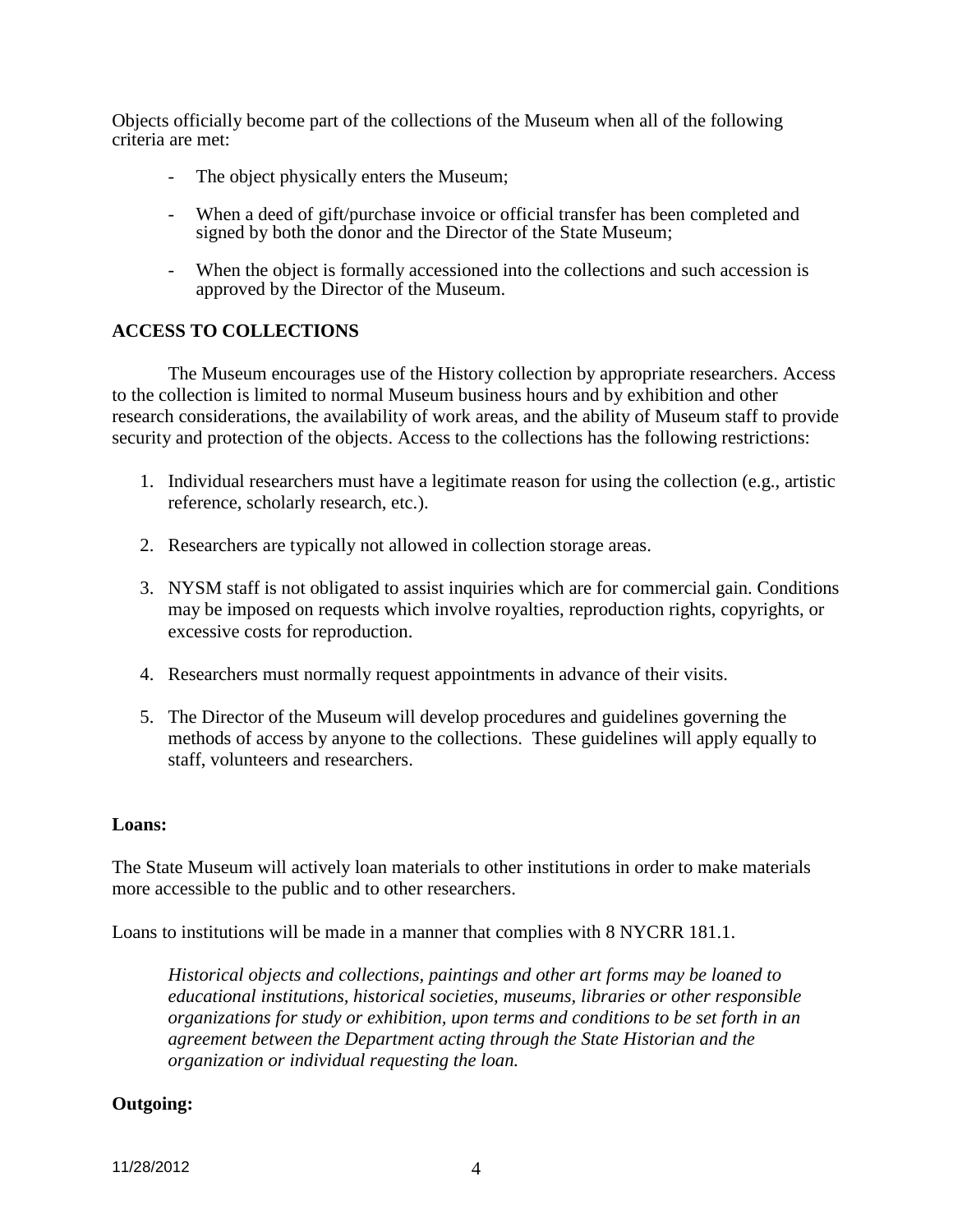The following conditions govern the loan of objects from the New York State Museum historical collections. The Chief Curator must certify whether the borrowing institution sufficiently meets these conditions prior to approval of the loan.

- 1. A formal written request by the borrowing institution must be made to the Director of the Museum at least 60 days before the anticipated start of the loan period. This request must contain name, address, and telephone number of the institution, name of contact person, purpose of the loan, and duration of the loan.
- 2. Objects in need of conservation must be stabilized before being lent. NYSM may negotiate with the borrowing institution for the cost of such conservation.
- 3. The borrowing institution is responsible for the security and care of loaned materials while in transit and while at the borrowing institution, and is responsible for the costs of packing, transportation, and insurance.
- 4. The borrower must insure any loaned material for the full value stated on the loan form.
- 5. The borrowing institution must assure the continued physical integrity and safety of the material and guarantee that its sole use will be in scholarly, educational or cultural pursuits. Security and environmental controls must be adequate for all materials on public exhibition.
- 6. When the purposes for which the loan was made have been completed, the borrower will immediately return materials to the New York State Museum regardless of the expiration date of the loan.
- 7. This loan may be renewed for a reasonable period provided that a request to do so is received by the Director of the Museum adequately in advance of the terminal date of the loan.
- 8. The New York State Museum may recall a loan for any reason after 30 days written notification, or it may take immediate action if the borrower violates the terms of the loan or does not provide proper care of loaned objects.
- 9. In returning loaned materials to the New York State Museum, the borrower must use original, equivalent, or better packing materials, containers, and methods.
- 10. The borrower is not permitted to restore, conserve, or alter loaned material without specific written permission from the Museum.
- 11. The borrower may not remove identifying numbers or tags from any loaned objects. Identifying numbers placed on material by the borrowing institution for their own purposes must be of a non-permanent nature.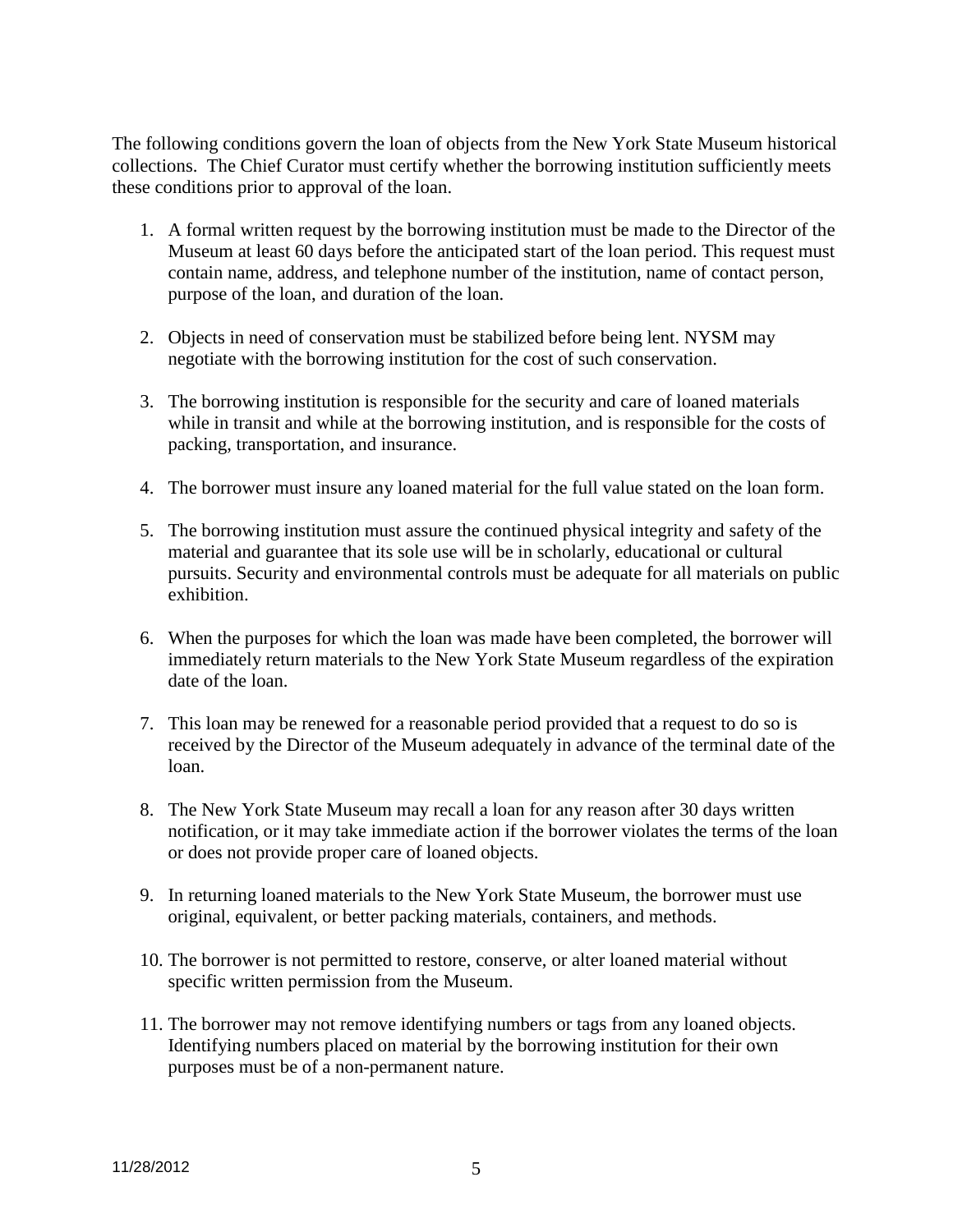## **Incoming**:

The Museum will accept items as incoming loans from institutions or individuals for the purposes of exhibition, research, or possible acquisition.

The following conditions govern loans to the New York State Museum's History Collection:

- 1. A formal loan agreement, signed by an authorized individual at the loaning institution and by the Chief Curator must be executed prior to the loan of materials.
- 2. Staff will not accession loan materials into the collections. All documentation will refer to the incoming loan number.
- 3. Indefinite or long-term loans will be accepted only when recommended by the staff, and approved by the Chief Curator. These loans must involve artifacts needed for long term exhibition, important materials held as future donations or materials belonging to an agency, such as a federal museum, that is legally prohibited from transferring a title of ownership.
- 4. Materials lent to the Museum on the understanding that they will ultimately be donated to the collections should be accompanied by a written declaration of the lender's intent. If the lender decides not to act in accordance with this intent, the cost of insurance, curation, and storage during the loan period will be paid by the lender
- 5. The Museum will not accept incoming loans of objects acquired or collected illegally or not in compliance with all applicable international, national, state, and local laws and regulations. Loan objects can be received only from the legal owner or authorized agent.
- 6. The Museum will provide the same care to objects borrowed as it does to comparable property of its own. Both the Lender and the Museum understand that all tangible objects are subject to gradual inherent deterioration for which neither party is responsible.
- 7. The Museum will not clean, repair, restore, or alter in any way objects it has received on loan without the express written approval of the lender.
- 8. The Lender must certify that the objects lent are in such condition as to withstand ordinary strains of packing and transportation.
- 9. If the Lender does not supply a written condition report, the museum will assume that the loan objects are received in the same condition as when leaving the lender's custody. The Museum will make a condition report, and this report will serve as the original record of condition.
- 10. The Lender will assure that loan objects are adequately and securely packed for the type of shipment agreed upon, including any special instruction for unpacking and repacking. The Museum will return all objects packed in the same or similar materials as received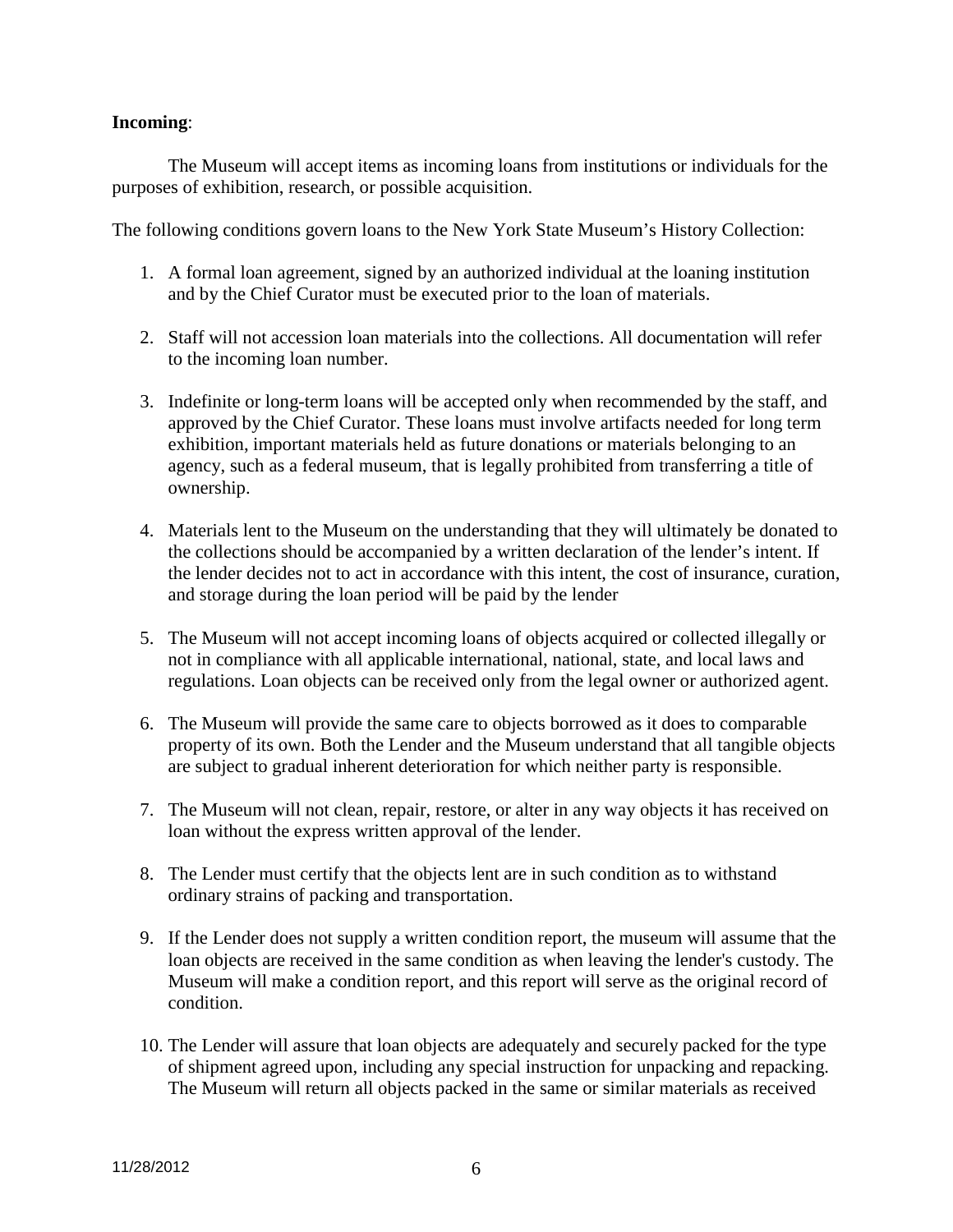unless otherwise authorized by the Lender. International shipments will adhere to all customs regulations.

- 11. The Museum will insure all loaned objects under its all-risk, wall-to-wall, Fine Arts policy subject to the standard exclusions. Insurance will be placed in the amount specified by the Lender which must reflect fair market value. If the Lender fails to indicate an amount, the Museum will set a value for purposes of insurance only for the period of the loan. The amount payable by this insurance is the sole recovery available to the Lender in event of loss or damage.
- 12. If the lender elects to maintain his own insurance coverage, the Museum must be supplied with a certificate of insurance naming the Museum and the State of New York as additional insured or waiving rights of subrogation. The Museum must be notified immediately of any changes in insurance coverage or providers. The Museum shall not be responsible for any error or deficiency in information furnished to the Lender's insurer or for any lapses in coverage.
- 13. Unless otherwise notified in writing, the Museum may photograph or reproduce any objects lent for condition, educational, catalog, and publicity purposes. It is understood that the general public may photograph any objects on exhibit.
- 14. The Museum will return loaned objects only to the lender or his/her duly authorized agent or representative. The lender is responsible for notifying the State Historian in writing of any change in ownership or change in identity or address of the lender. Any failure to notify the Museum of any changes in ownership or address which results in the Museum's inability to return objects at the end of the loan period may be cause for considering such objects abandoned according to the procedures of New York State Education Law Section 233-a.
- 15. Loans shall remain in the possession of the borrower or in the case of traveling exhibits in other organizations participating in the exhibition for the time and the exhibition specified in the loan agreement.

# **PRESERVATION AND CARE OF COLLECTIONS**

The State Museum is committed to ensuring the adequate physical protection of the collections placed in its care. These protections are designed to ensure the integrity of objects and prevent the physical deterioration of those objects.

Descriptive and metadata systems will be implemented to ensure that all objects in the Museum's history collection are adequately inventoried, described and their physical locations known. These metadata systems will be protected to ensure that only authorized staff have access to information to mitigate potential for inappropriate use of descriptive and location data.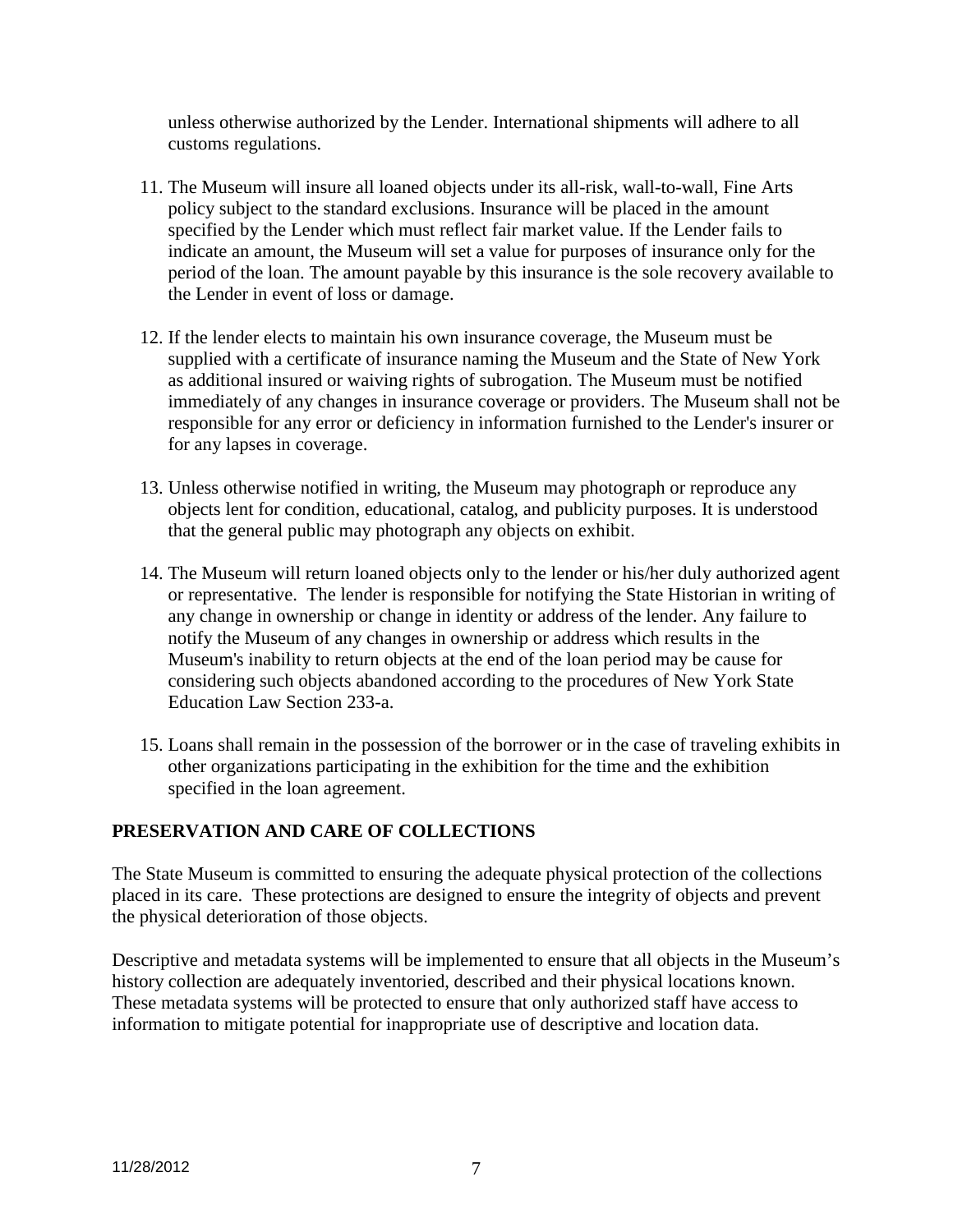Security systems will be utilized to control and track access to collections storage areas. Security systems will rely on the overall security framework implemented for the Office of Cultural Education.

Environmental controls and monitoring systems will be used to ensure the physical environment is appropriate for the long-term preservation of materials.

Rules and guidelines will be promulgated by the Chief Curator governing the methods of access to collections. These guidelines and rules will address such topics as:

- Food and drink in collections areas and in proximity to collections objects
- Requirements for safe handling of specific objects
- Inventory and descriptive requirements for objects and for recording use of objects by researchers.

## **DEACCESSIONING**

### **Introduction**

Deaccessioning decisions are made with the full realization that the New York State Museum holds its research collections in trust for the public. The Museum retains objects permanently as long as they continue to support the Museum's mission and can be properly protected. If any objects do not meet these criteria, it may be in the public interest to deaccession them. History Division staff will maintain complete documentation of all deaccession actions in order to facilitate any appropriate future reviews.

#### **Definition:**

Deaccession - the formal process used to remove a specimen or artifact permanently from the collection with appropriate transfer of title with appropriate documentation of the removal in the Museum's records.

### **Standards**

- In general, the State Museum will keep accessioned objects as part of its History collection as long as the objects retain their physical integrity and authenticity, are not duplicated by subsequently acquired superior examples, and/or support the mission of the Museum.
- Before deaccessioning any object, the Museum will make all reasonable efforts to show that it is not encumbered by any legal restrictions.
- The Museum will observe any restrictions mandated by a Deed of Gift unless deviation from such terms is authorized by a court of competent jurisdiction or are waived by the donor or legal heir.
- If no proof of legal ownership exists for an accessioned object, the Museum will follow the statutes provided in Education Law, Section 233a, to assert ownership.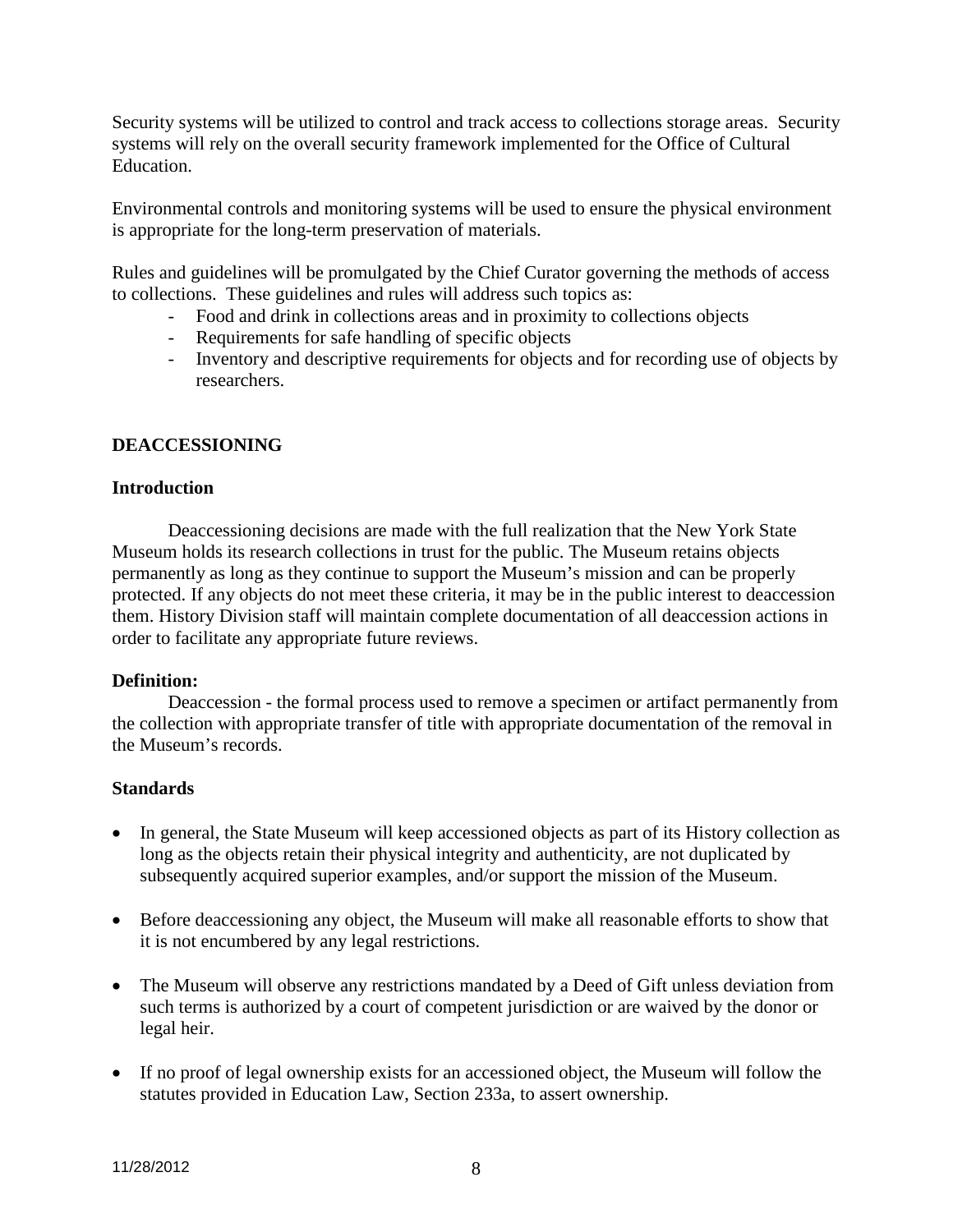- The Museum will make reasonable effort to ensure that any deaccessioned objects unique to the historical, cultural, or scientific heritage of New York State or the United States remain within the state or the nation, respectively.
- The Museum shall not be give, sell, or otherwise transfer in the first instance any deaccessioned object to State Education Department employees, officers, and members of the Board of Regents, or their immediate families or representatives.
- As stipulated by Education Law, Section 233a, Subsection 15, the Museum will make and retain a complete record of the conditions and circumstances under which objects are deaccessioned and/or disposed. The Museum will annually submit a report on all deaccessioned materials to the Commissioner of Education and the Board of Regents at its February meeting or for the first meeting thereafter.

## **Criteria For Deaccessioning**

Objects being considered for deaccession from the History collection must meet at least one of the following criteria:

- 1. The object is outside the scope and purpose of the State Museum and its acquisition policy.
- 2. The object lacks physical integrity or is deteriorated beyond usefulness.
- 3. The type of object is sufficiently represented in the History collection or has been replaced with better objects of superior quality.
- 4. In the opinion of the Chief Curator, the object either lacks authenticity or is so lacking in documentation that it lacks value or meaning to scholars and/or the public.
- 5. The Museum is unable to properly preserve the object.
- 6. The object contains or is composed of materials hazardous to the safety of persons or of other objects in the collections.
- 7. The object occupies space or demands resources disproportionate to its present or anticipated importance to the collections.

### **Disposition of Deaccessioned Objects**

The Museum has the responsibility for determining the most appropriate method of disposition of deaccessioned collections: transfer, exchange, gift, sale, or destruction. These methods include the following: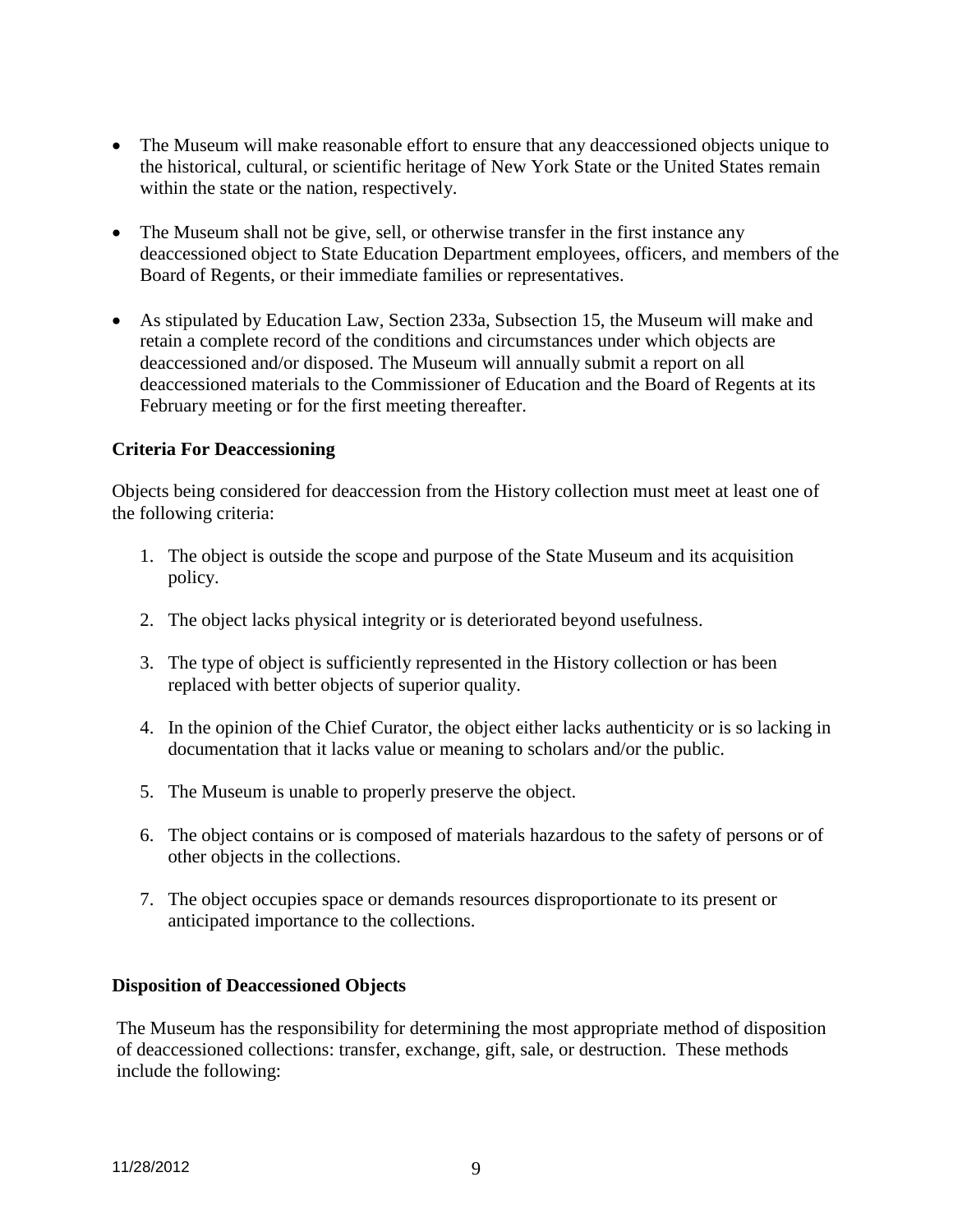# 1. Transfers

- a. Items deaccessioned from the History collection may be transferred to the Museum's Teaching Collection. Items transferred to the Teaching Collection must be marked to identify the piece as belonging to that collection. Teaching Collection material, because of its use in educational and exhibition programs, does not adhere to the same standard of care and documentation as the permanent collections.
- b Deaccessioned materials may be permanently transferred to other state agencies having legislative mandates to acquire, exhibit, preserve, and interpret scientific specimens, historical objects, or works of art. The Office of Parks, Recreation and Historic Preservation shall have first right of refusal of historic and artistic materials subject to deaccessioning.
- 2. Exchanges The Museum may seek formal reciprocal transfer of objects of comparatively equal value with appropriate cultural institutions in order to serve the research, education, or exhibition programs of participating organizations. Preference shall be given, first, to New York State museums, second, to any other New York State educational and cultural institutions that meet criteria described in Section  $501(c)(3)$  of the United States Internal Revenue Code, and third, to museums and educational institutions outside New York State and outside the United States.
- 3. Gifts In cases where exchange or transfer of material may be unfeasible or impractical, the Museum may give or grant deaccessioned objects to other educational, cultural, or scientific non-profit institutions. Preference will be given to museums or educational institutions located in New York State which meet the criteria described in Section 501(c)(3) of the United States Revenue Code. Deaccessioned material may be disposed of as gifts to any museum in New York holding a permanent charter from the Board of Regents and secondarily to museums and educational institutions outside New York State and outside the United States

# 4. Sale

- a Objects may only be sold through public sales or public auctions, generally through the Office of General Services. Items sold at public auction should be offered at a reserve price. If the reserve price of an object is not met, it may be sold in some other public sale for at least the reserve price. Objects deaccessioned from the History collection may NOT be sold through the Museum Shop or by or through any other means or agency that could create a perception that the Museum might be selling items from its collections routinely and without adherence to its carefully considered and stated policies.
- b Sales of all items must be in compliance with local, state, federal, and international law.